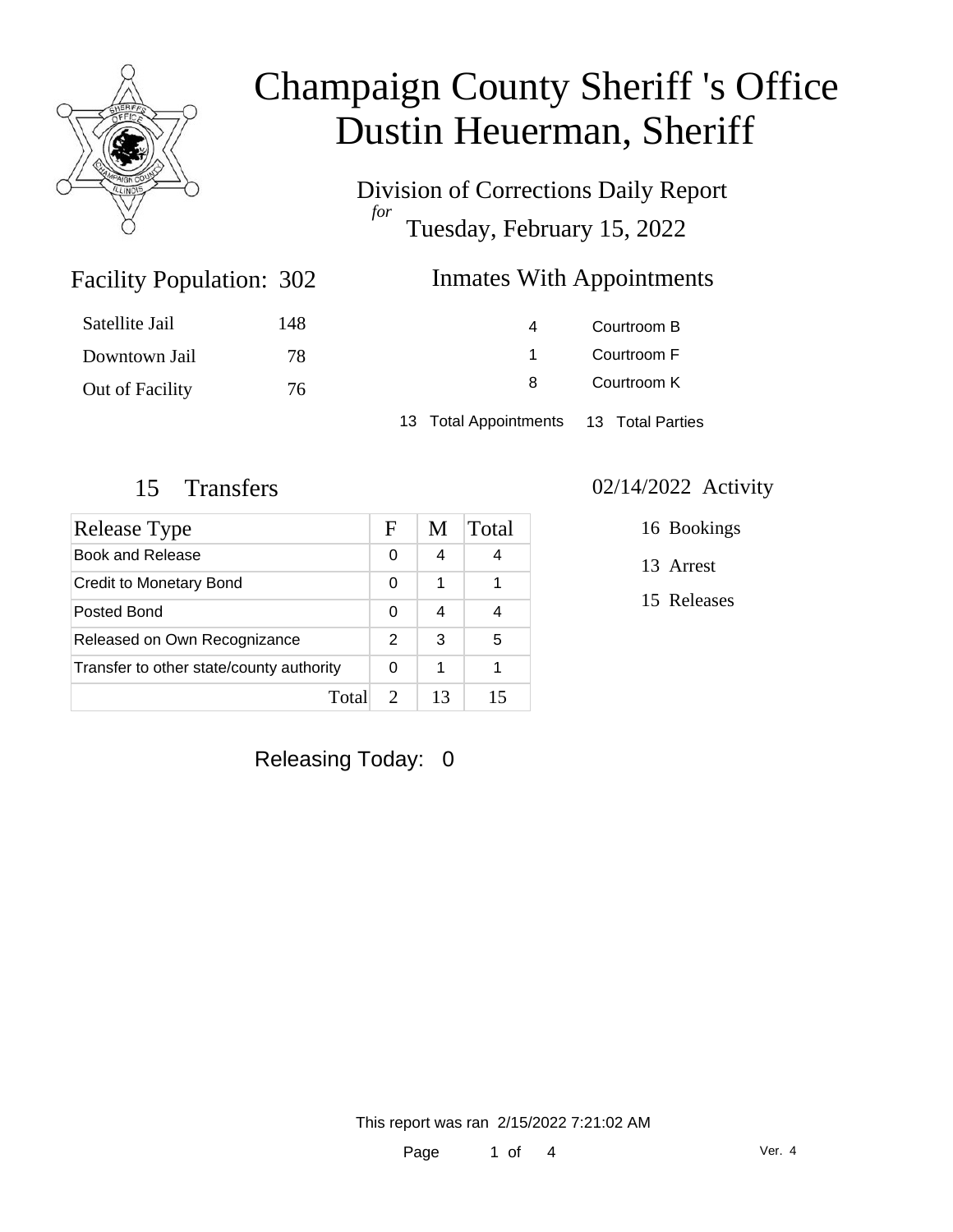

Division of Corrections Daily Report *for* Tuesday, February 15, 2022

#### Custody Status Count

- Direct Criminal Contempt 1
- Electronic Home Dentention 13
	- Felony Arraignment 5
		- Felony Other 1
	- Felony Pre-Sentence 7
		- Felony Pre-Trial 211
	- Felony Pre-Trial DUI 4
	- Felony Sentenced CCSO 4
	- Felony Sentenced IDOC 41
	- Misdemeanor Arraignment 4
		- Misdemeanor Pre-Trial 3
			- Petition to Revoke 2
			- Remanded to DHS 5
		- Traffic Sentenced CCSO 1
			- Total 302

This report was ran 2/15/2022 7:21:02 AM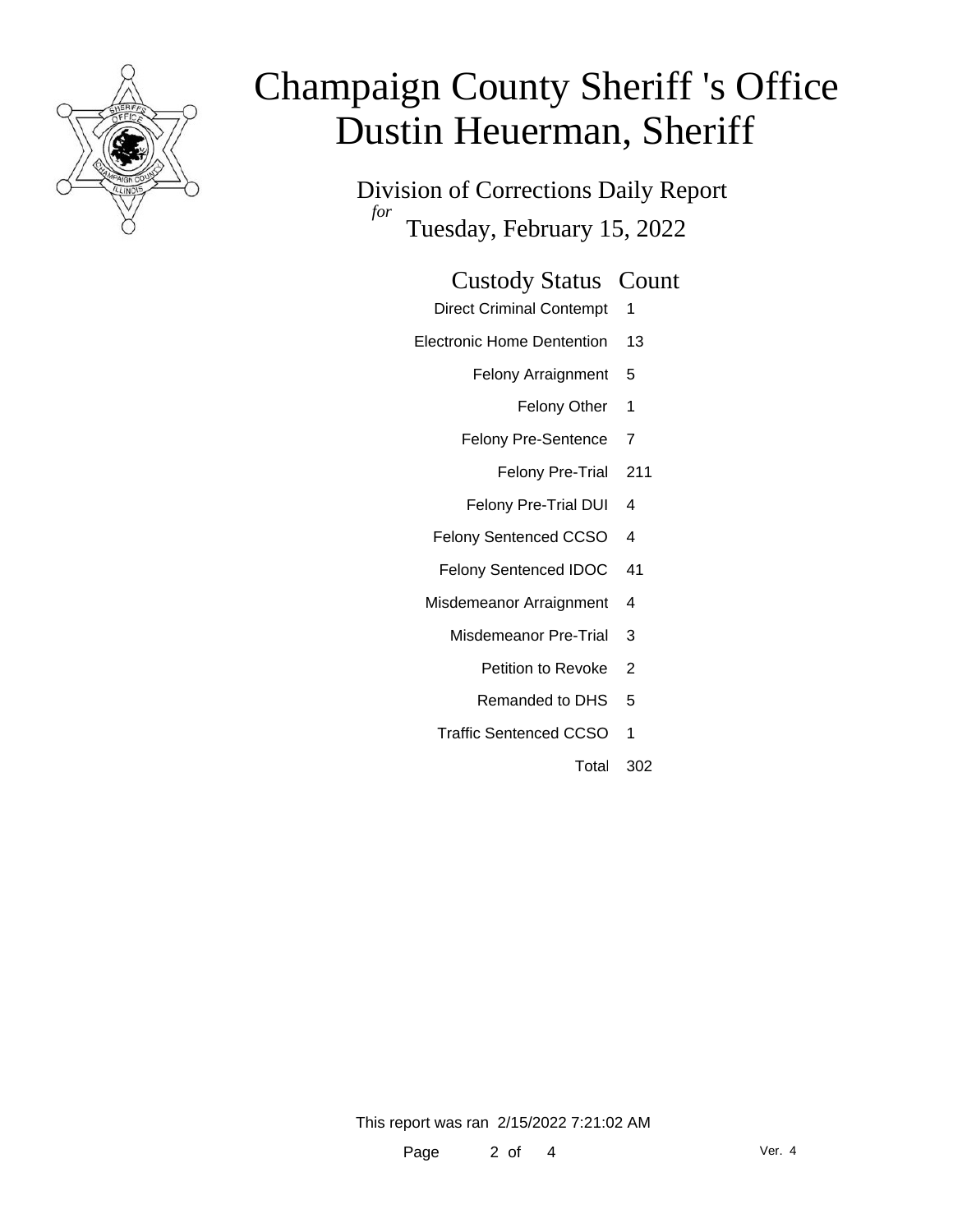

Division of Corrections Daily Report *for* Tuesday, February 15, 2022

### Inmates With Appointments

| Jailing Party Name               | Location    | Number of Records / Node |
|----------------------------------|-------------|--------------------------|
| <b>BROWN, SIDREA RENEIA</b>      | Courtroom B | 1 / Satellite Jail       |
| ELLIS, GABRIEL NAJADA            | Courtroom K | 1 / Satellite Jail       |
| FALCONER, AVERY FOX              | Courtroom B | 1 / Satellite Jail       |
| HAYES, CARL DONJO                | Courtroom B | 1 / Satellite Jail       |
| HOLMES, DONOVAN LEE              | Courtroom K | 1 / Satellite Jail       |
| MARSH, PAUL OLUFUNMILAYO         | Courtroom K | 1 / Satellite Jail       |
| MCDONALD, DAVON D                | Courtroom K | 1 / Satellite Jail       |
| MOFFETT, CAROLYN REENE           | Courtroom K | 1 / Satellite Jail       |
| OSWALD, KAITLIN LEIGH            | Courtroom K | 1 / Satellite Jail       |
| WASHENFELDT, CALVIN RYNE         | Courtroom K | 1 / Satellite Jail       |
| <b>WESLEY, FRANK LADELL</b>      | Courtroom K | 1 / Satellite Jail       |
| <b>WILKINS, MICHAEL CARL</b>     | Courtroom B | 1 / Out of Facility      |
| WILLIAMS, STEVEN PATRICK, Second | Courtroom F | 1 / Out of Facility      |

### **Transfers**

|                              | Out of Facility  |
|------------------------------|------------------|
| Book and Release             | Out of Facility  |
| Posted Bond                  | Satellite Jail   |
| Released on Own Recognizance | Satellite Jail   |
| Released on Own Recognizance | Satellite Jail   |
| Credit to Monetary Bond      | Satellite Jail   |
| Posted Bond                  | Satellite Jail   |
| Book and Release             | Out of Facility  |
| Released on Own Recognizance | Satellite Jail   |
| Posted Bond                  | Satellite Jail   |
|                              | Book and Release |